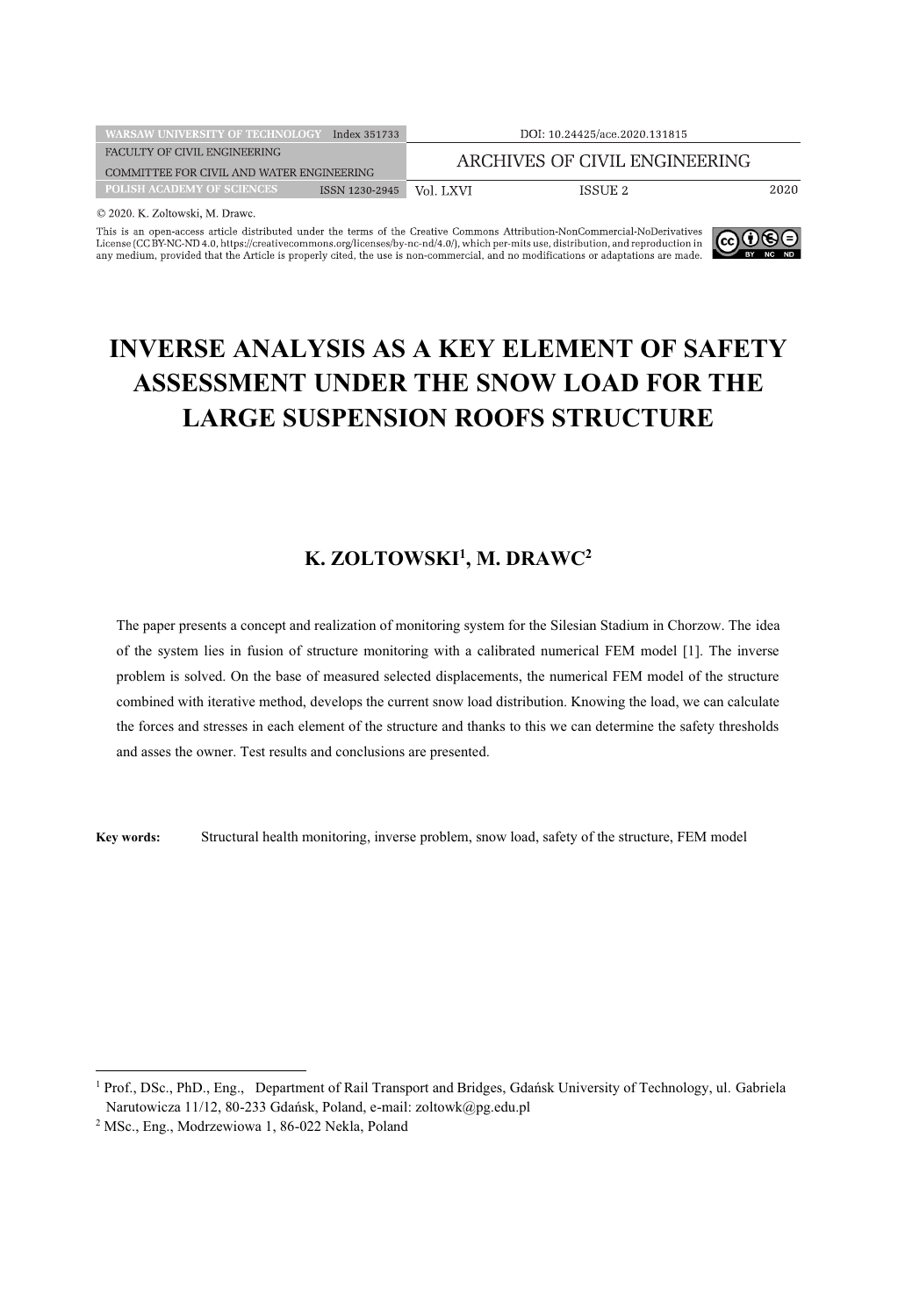# **1. INTRODUCTION**

The Silesian Stadium in Chorzow (60 thousand spectators) was finally equipped by one of the largest roofs in Europe (surface  $\sim$  43 thousand m2). The suspension prestressed cable construction is very light and susceptible [2]. Snow is the major load and its impact on safety of the structure is dominating. The Silesian province governor, having in mind a tragic disaster on January 2006 when the structure of exhibition hall failed under snow load killing 65 people [3], ordered to prevent the roof structure from unexpectable snow load.

Removing the snow from the roof is a standard winter maintenance action. However, because of sensitive cladding of the roof, each snow clearing must be done by hand. So, it is dangerous for workers and, additionally, an incompetent snow removal can cause damage to roof surface. In that case 20 thousand m2 should be cleaned. Therefore, a snow load and snow distribution on the roof is a key information to the owner in context of the safety and maintenance. A well-designed monitoring of roof under snow load can notify us of potential hazards and protect against unnecessary roof snow removal. In practice, the real value and the distribution of the snow load on such a vast area is impossible to predict due to the many random parameters, such as wind direction and severity, temperature, and general weather. As we cannot predict the snow load (value and distribution) we cannot indicate the place on the construction which will be meaningful to measure the state of construction and assess the safety. Additionally, structure is heavy nonlinear. The proposed monitoring system solves this problem. The invers procedure is developed. On the base of measured displacements, a snow load and snow distribution is identified.

The invers technique is popular in SHM. Representative examples are published in  $[4]$ ,  $[5]$ ,  $[6]$ ,  $[7]$ ,  $[8]$ . They are generally focused to identification of potential failure in structure. Only in [7] and [8] an inverse analysis is used for identification of load. However, the identification of snow load on the big, heavy geometric nonlinear arena roof using invers method seems to be not practiced.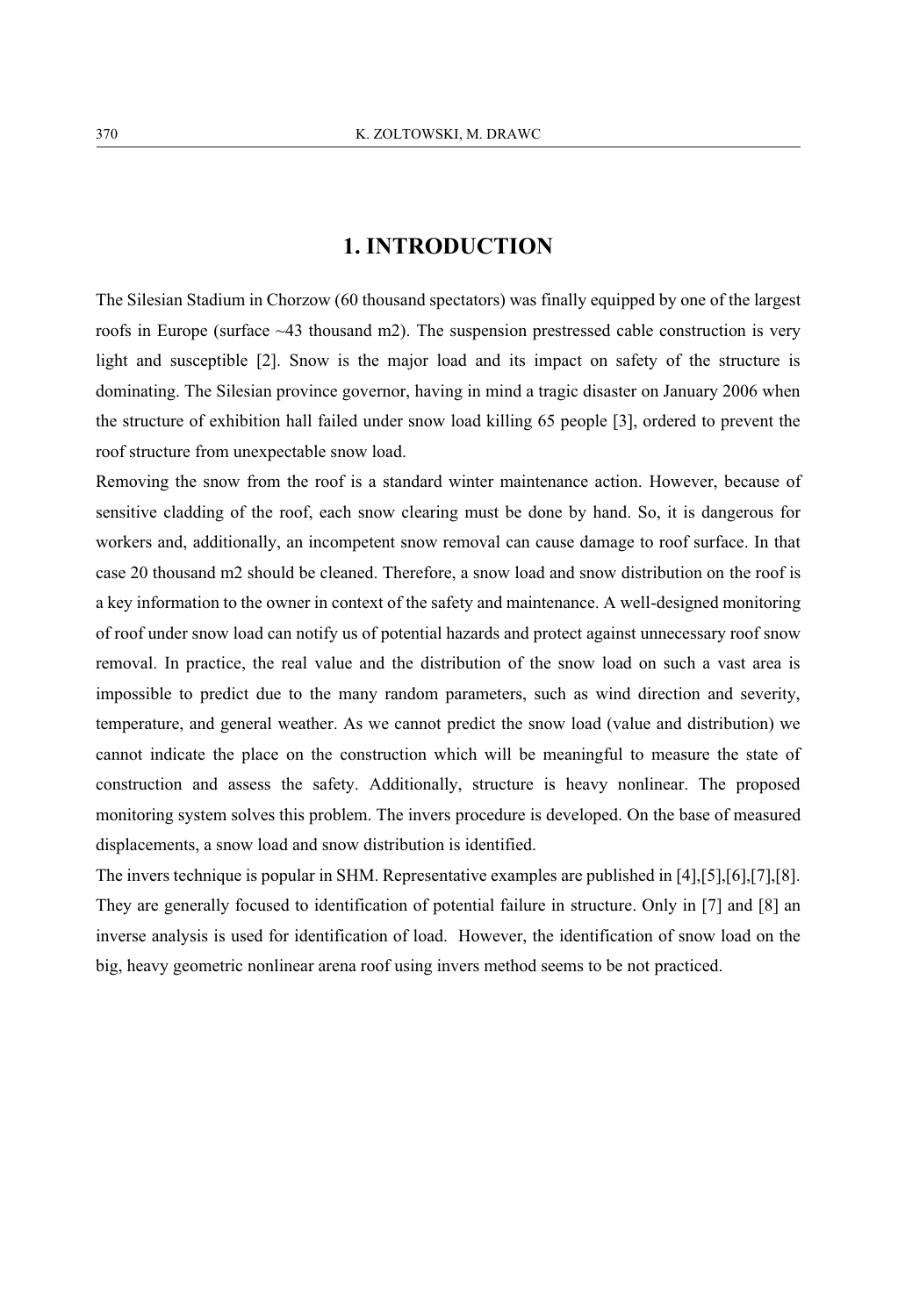## 2. SILESIAN STADIUM IN CHORZOW

### 2.1. GENERAL DESCRIPTION

The Silesian Stadium structure is based on the idea of a spoke wheel [2]. The main parts of the structure are two compression rings, one tension ring, and forty radial cable girders, spread out between them (Fig. 1). Cable girders consist of a tensioning cable (lower cable), carrying cable (upper cable), and hangers which are connecting them (Fig. 2).



Fig. 1. Structural visualization of the roof over Silesian Stadium in Chorzow

The compression rings and their connection struts are made of steel box sections, while the inner (tension) ring is composed of eight circumferential cables connected by clamps in the axis of each girder. The lower compression ring is based on forty reinforced concrete pillars. These connections have free radial sliding, in order to minimize the influence of temperature. Roof cladding is made of transparent polycarbonate panels which are laid on the secondary steel grid suspended to cable girders on the level of the lower cables.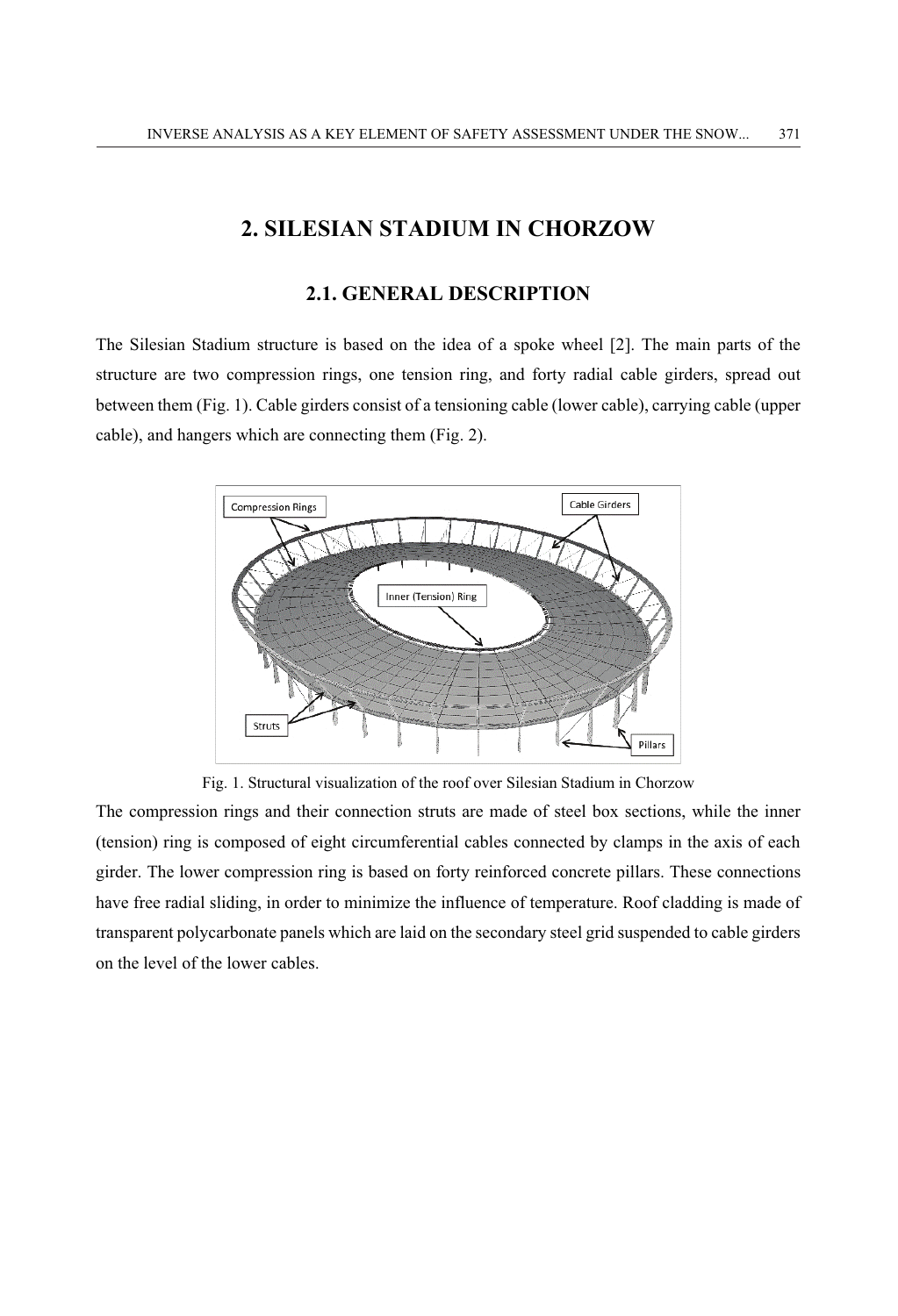

Fig.2. Elements of the cable girder.

### **2.2. CONCEPT OF THE MONITORING SYSTEM**

We can measure deformations and inner forces in every element of the roof system. But the reasonability of such solution is doubtful. The presented idea of the snow load monitoring is based on relation between the finite number of sensors and the FEM model of the structure [1]. A special procedure of the iteration process approaches a definite snow load and snow distribution which determine in the FEM model, values equal to the measured by sensors on structure (with given accuracy). The complete system consists of 4 main parts (see Fig. 3).



Fig. 3. Four main parts of the monitoring system.

The roof structure of the stadium in Chorzow, due to its light weight and a large surface area, is highly susceptible (up to 1.2 m vertical displacement under the snow load). In that case, a little variation in snow distribution can bring up significant differences in the displacements of the roof surface. After many tests on FEM models, it was found that the shape of surface displacements under snow load resembles this load (intensity and distribution). By tracking displacements, we can recognize the roof snow load. Displacement measurement sensors and temperature sensors transmit data to the Snow Load Identification Processor (SLSS). SLSS assumes approximate load and measured temperature distribution and calculates displacements and compares them with roof displacements actual at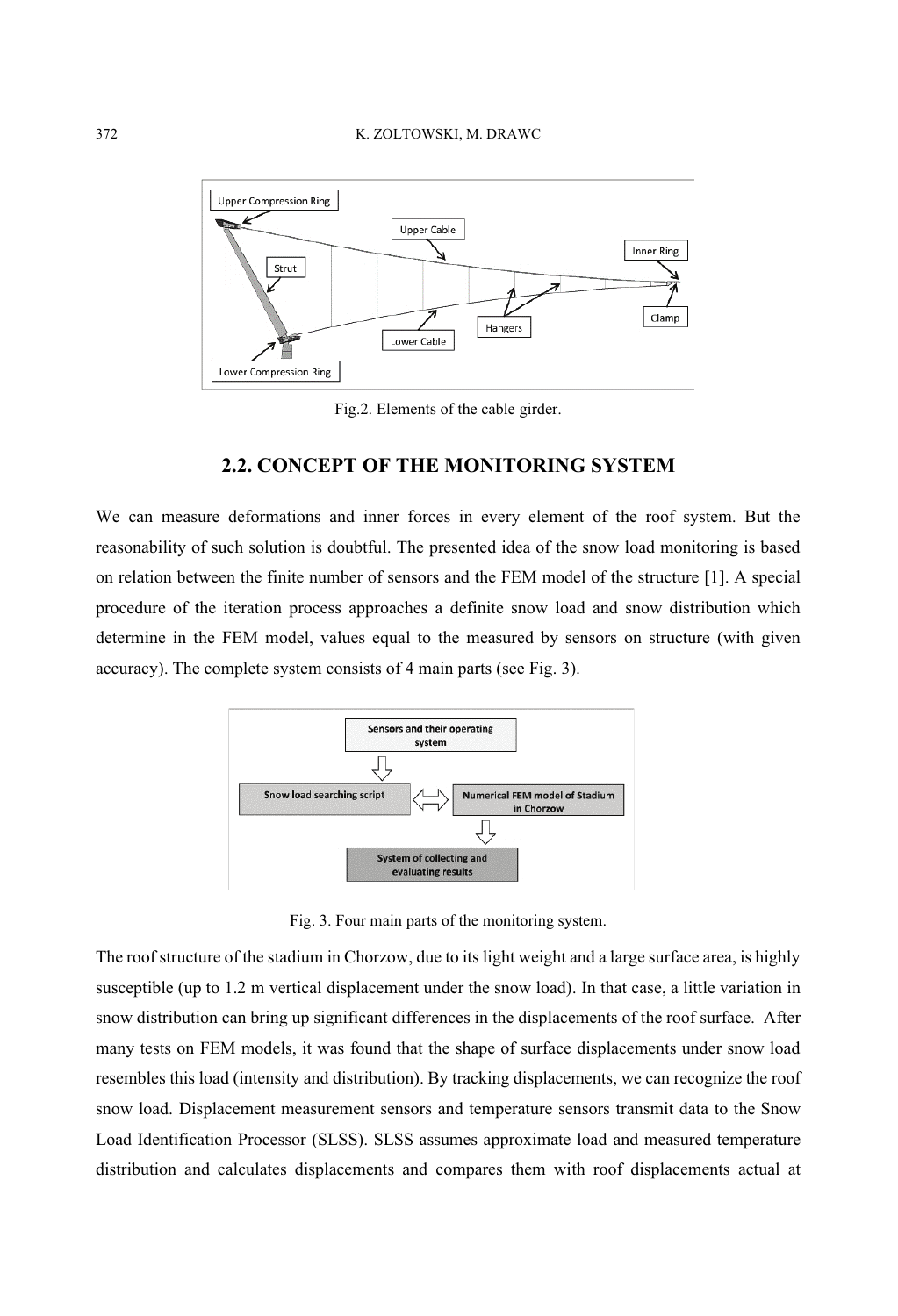selected points. SLSS is a simple iterative algorithm that constantly approximates snow loads in the FEM model until the displacements obtained from the model coincide with those of the real structure (Fig. 5). Snow load generated by the script is divided into areas (Fig. 4). Each area has a designated value of the uniform load. Areas with no load are possible, as well the number of areas is equal to the number of sensors. Each sensor is assigned to one surface. The accuracy depends directly on the number of sensors. After several tests a minimum number of sensors was developed (Fig. 4). SLSS was prepared in the FEM SOFiSTIK, environment using its powerful text-editor and script language (CADINP). The script takes advantage of CADINP capabilities such as local/global variables, loops, logic queries and, most importantly, direct access to the SOFiSTIK database. The database is a place where SOFISTIK stores all the results of calculations and the model information, such as materials and geometry.



Fig. 4. Displacement sensors and the corresponding areas

In conclusion, we can say that SLSS is a steering code for the FEM computation. Each iteration step requires a nonlinear geometric procedure in FEM computation. After the iteration process the real snow load is identified and SLSS gives then required information about the calculated internal forces in structure. The final step is to collect, store and evaluate, the results in terms of safety of the structure and people. The threshold must be specified for the snow removal and emergency evacuation. The whole process is repeated over and over with the period approximately equal to time of calculation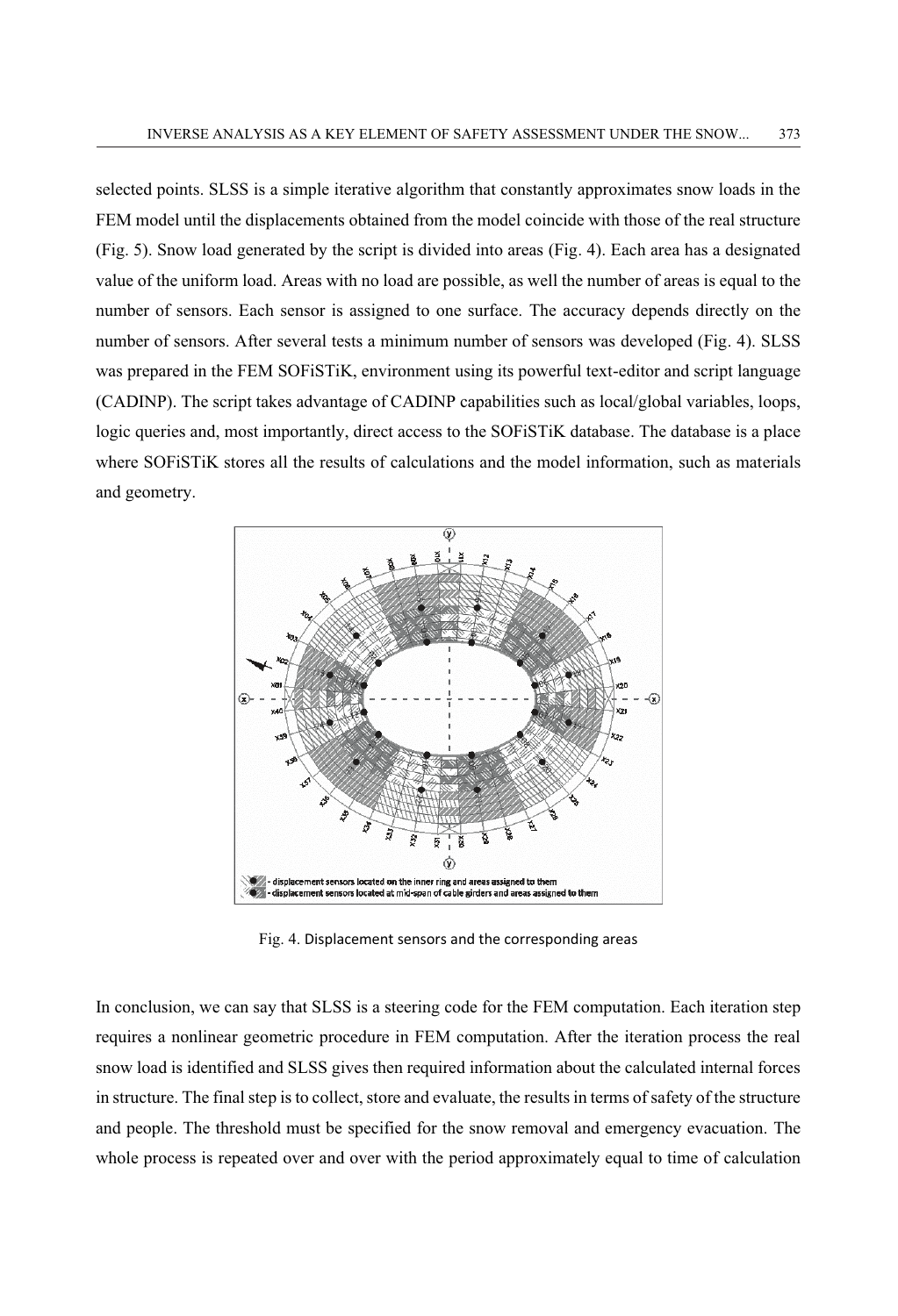needed to determine the snow load and to find the current state of elements. Computation times obtained in our tests did not exceed 20 minutes (standard PC Core I7) which means that the current state of the construction we could check approximately every 20 minutes. The accuracy of the presented procedure depends of two basic elements:

- Number of sensors on the structure (must give sufficient data to SLSS).  $\bullet$
- FEM model of the structure (must be verified in by validation process).  $\bullet$



Fig. 5. Snow load search script - flowchart.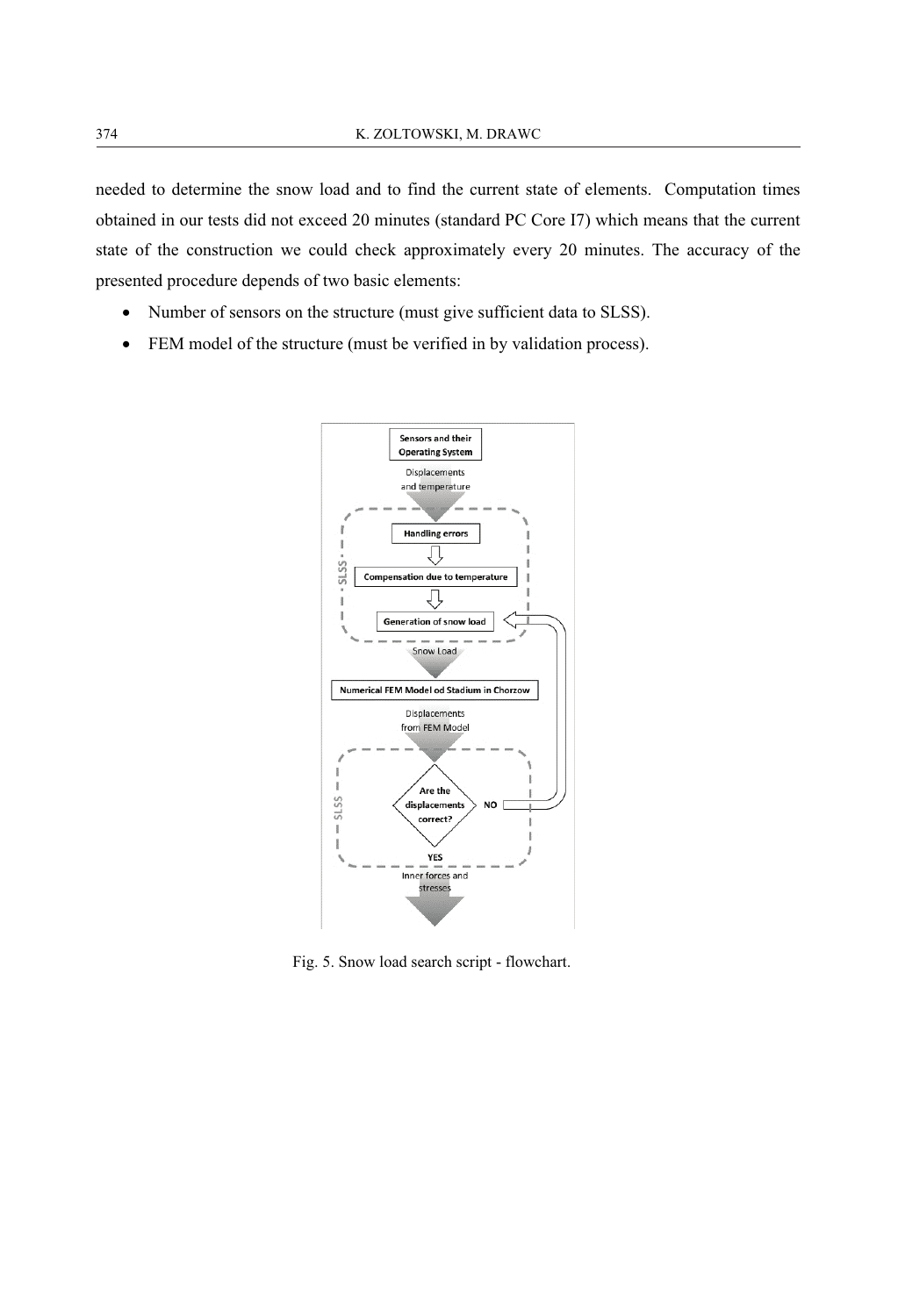# **3. VALIDATION OF FEM MODEL**

### 3.1. METHODOLOGY

Validation of the numerical model is crucial to obtain a realistic behavior of the structure under various combinations of environmental loads, and to gain reliable values of deflections and stresses in structural elements of the roof. Validation would rely on the comparison of frequencies and mode shapes of roof cables identified in nature with the theoretical values. This would allow us for a critical evaluation of the model, verification of implementation of the construction, and adjustment of the numerical model by matching the calculated frequencies to the reality. The adjustment would be to change the value of initial prestressing forces of cables.



Fig. 6. Validation of FEM model. Excitation of upper cable, FFT and FEM result

The prestress of the roof structure gives 70% of cable load capability. We assume that the distribution of masses and the stiffness matrix are known and in line with the technical documentation. The main part of the validation process concerned a dynamic testing of the real structure, just after the completion of roof cladding. All upper cables and ring cables were excited, response was measured and eigen-frequencies were identified (Fig. 6).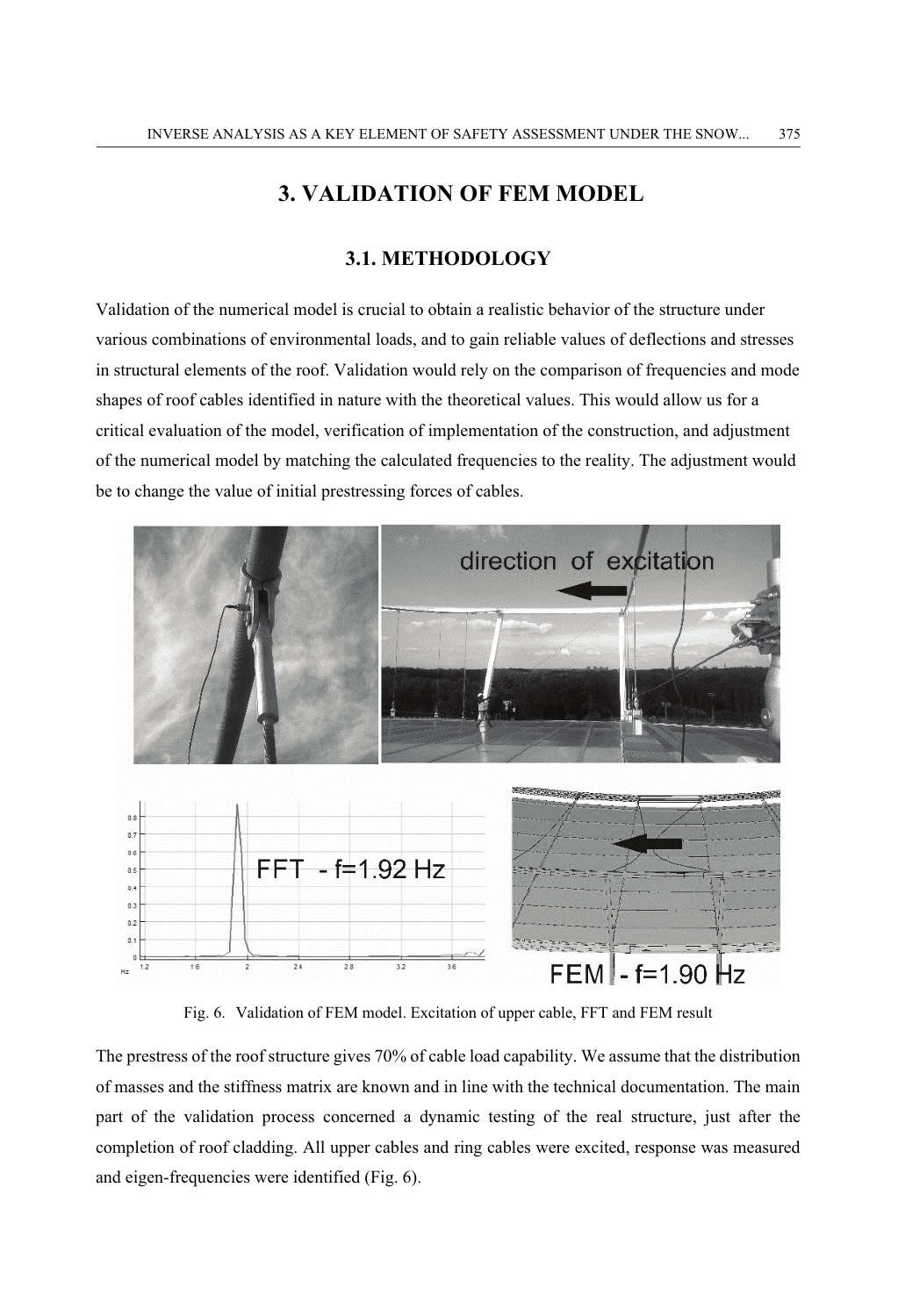#### 3.1. RESULTS

The identified forces are close to FEM model results.

In upper cables are in the range of 100% to 108% (medium 103%), and the standard deviation is 1.64%, with the respect to the theoretical (FEM model).

In the tension ring the values are within of 117% to 91% (medium  $104\%$ ), and the standard deviation is 5.38% with the respect to the theoretical (FEM model).

The identification of forces in the tension ring by the vibration method is much less precise than for the upper cable - due to the short free span between clamps and because of the unknown bending stiffness of cable.

# **4. NUMERIC TEST OF SLSS**

#### **4.1. METHODOLOGY**

Tests were performed using two identical numerical FEM models of Stadium in Chorzow. The first model acted as the actual structure named later as "real". The second one was a part of the SLSS. The "real" snow loads were defined and analyzed. The displacements in place of the planed sensors were read and treated as measured on the "real" structure. These displacements (as "effect of monitoring") were input to SLSS, as a data from the real structure. Snow load, the displacement of the roof and the forces in the key elements of structure obtained from the SLSS, were compared with those defined as "real". In theory an inverse problem of big nonlinear static system (22380 unknowns) on the base data from 24 sensors was solved. The presented tests are based on the snow loads borrowed from work " Silesian Stadium in Chorzow near Katowice, Poland: Determination of snow drift / accumulation effects by means of wind tunnel study" done by the WACKER INGENIEURE WIND ENGINEERING company [2]. These are designated in the wind tunnel, with snow loads for four directions of wind  $\beta = 0^{\circ}$ , 45°, 90°, and 270°. These wind directions correspond to the main wind directions at site (South, South-West, West and East).

### **4.2. RESULTS**

Load designated by the monitoring is obviously very simplified (Fig. 7). Despite this, there is similarity. Percentage difference between the sum of the vertical reactions of the actual and determined snow load has not exceeded 3.5% (Fig. 8).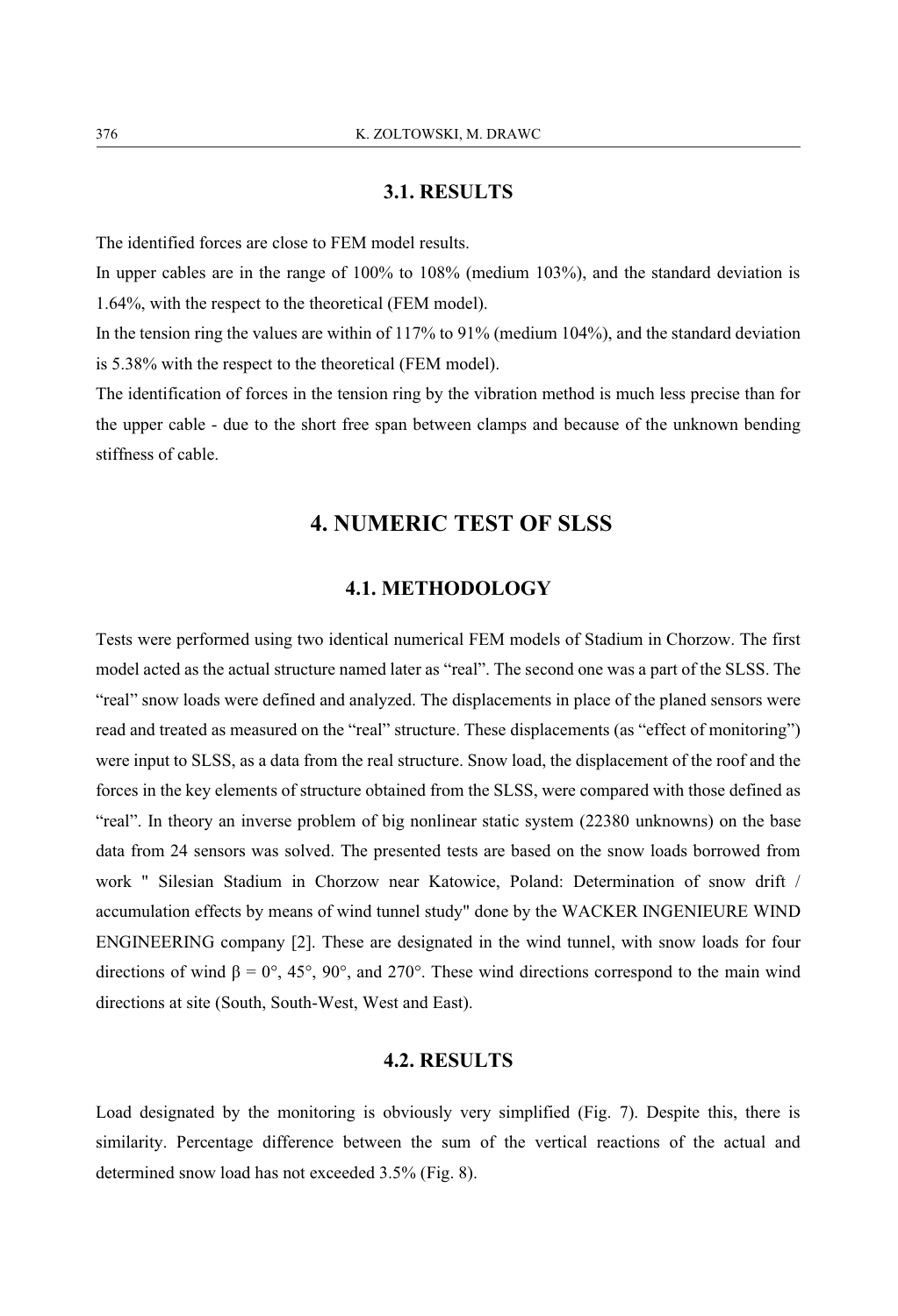

Fig. 7. Comparison of real and determined snow load distribution.



Fig.8. Sum of vertical reactions - comparison.

When it comes to displacements, SLSS shows very good accuracy at the points where the displacements are large. However, in the case of very small deflections (less than 10mm), the differences can be big.

Maximum error expressed in millimeters did not exceed 35 mm, minimum -38 mm,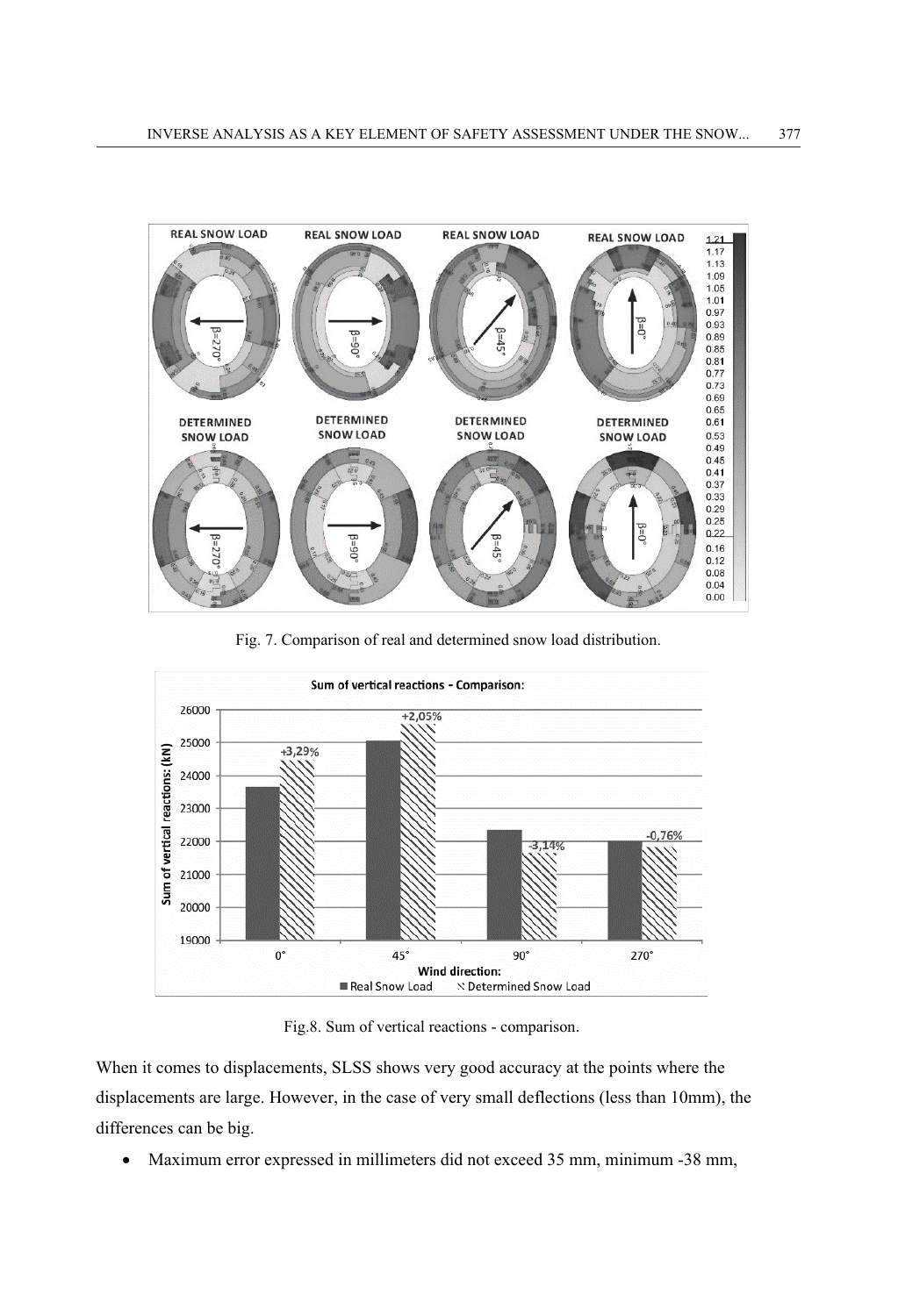- Average error is 4 mm.  $\bullet$
- Standard deviation is 15 mm.



Fig. 9. Comparison of deflections  $\beta = 45^{\circ}$  [mm]



Figure 10. Increase of force in lower cables: (a)  $\beta = 0^{\circ}$ , (b)  $\beta = 45^{\circ}$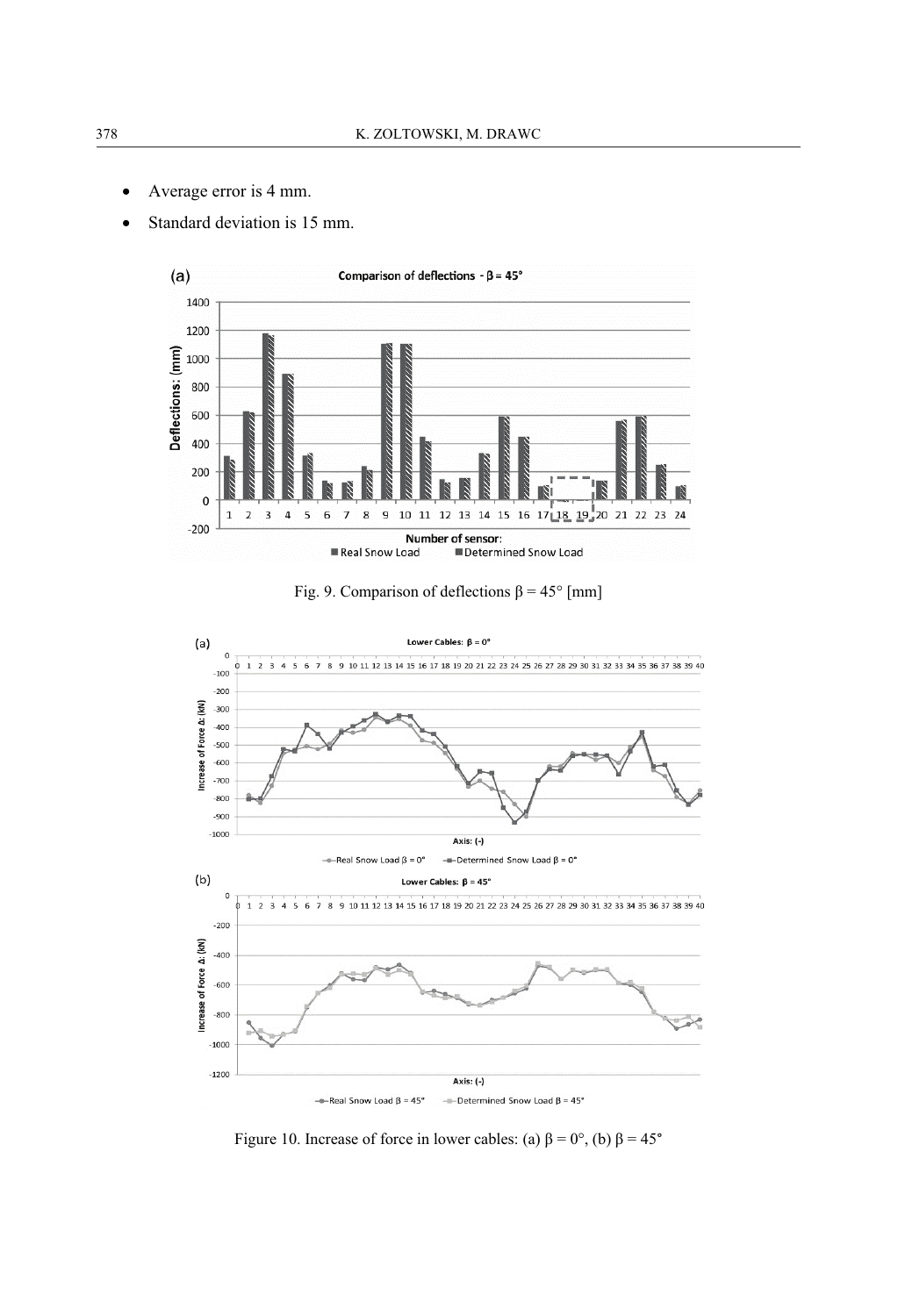From technical point of view this is a good result because the maximum deflection of the characteristic snow load (variant full snow) specified by standards is about 1300 mm (Fig.9). The charts show the increments of "real" and predicted forces in upper cables caused by the analyzed snow loads (Fig.  $10$ ).

#### **4.2. DISCUSSION**

The extreme obtained force increments under the snow load was 68% to 129% of a real one for a single lower cable and  $75\%$  to  $113.7\%$  of a real one for an upper cable (see Table 1). These significant inaccuracies are related to only a few cables of a set of 40. They result from simplified snow load adopted by the monitoring and do not apply to every snow load. Some loads are imitated better than others. Most of the cable forces has a good compatibility with reality. Max. sd (standard deviation) reaches value 12.6% but the global SD calculated from sd components presented in Tab. 1 reaches value 3.55%

|                       |      | Cables:       |               |            | <b>Outer Rings:</b> |             |
|-----------------------|------|---------------|---------------|------------|---------------------|-------------|
|                       |      | Upper Cables: | Lower Cables: | Inner Ring | <b>Upper Ring:</b>  | Lower Ring: |
|                       |      |               |               | Cables:    |                     |             |
| $\beta = 0^\circ$     | Max: | 113.7%        | 113.0%        | 106.0%     | 102.0%              | 101.0%      |
|                       | Min: | 86.0%         | 77.0%         | 102.0%     | 98.0%               | 89.0%       |
|                       | sd   | 6.0%          | 7.4%          | 1.7%       | 1.5%                | 4.5%        |
| $\beta = 45^\circ$    | Max: | 106.0%        | 108.0%        | 101.0%     | 0.9%                | 102.0%      |
|                       | Min: | 93.0%         | 93.0%         | 99.0%      | 0.1%                | 98.0%       |
|                       | sd   | 2.9%          | 3.7%          | 0.2%       | 0.6%                | 1.6%        |
| $\beta = 90^\circ$    | Max: | 105.0%        | 111.0%        | 95.0%      | 96.0%               | 98.0%       |
|                       | Min: | 75.0%         | 70.0%         | 93.0%      | 94.0%               | 94.0%       |
|                       | sd   | 7.3%          | 9.0%          | 0.5%       | 0.7%                | 2.0%        |
| $\beta = 270^{\circ}$ | Max: | 113.0%        | 129.0%        | 97.0%      | 98.0%               | 100.0%      |
|                       | Min: | 76.0%         | 68.0%         | 96.0%      | 97.0%               | 97.0%       |
|                       | sd   | 8.9%          | 12.6%         | 0.5%       | 0.4%                | 1.1%        |

Table 1. Relative difference between force increments obtained from the real and the determined snow load.

The differences in the obtained values were subtle. In addition to the presented tests many others have been carried out during the test phase of the system, mainly on the quasi-random loads. Obtained accuracy did not differ much from those described in the article. Referring to the safety of the structure [10], it should be noticed that the maximum increase in forces in upper cables under the code snow load is reaching 21% of the total force in this cable. In ring cables this ratio is 8.8%. The rest of the force comes mainly from the prestressing of the structure.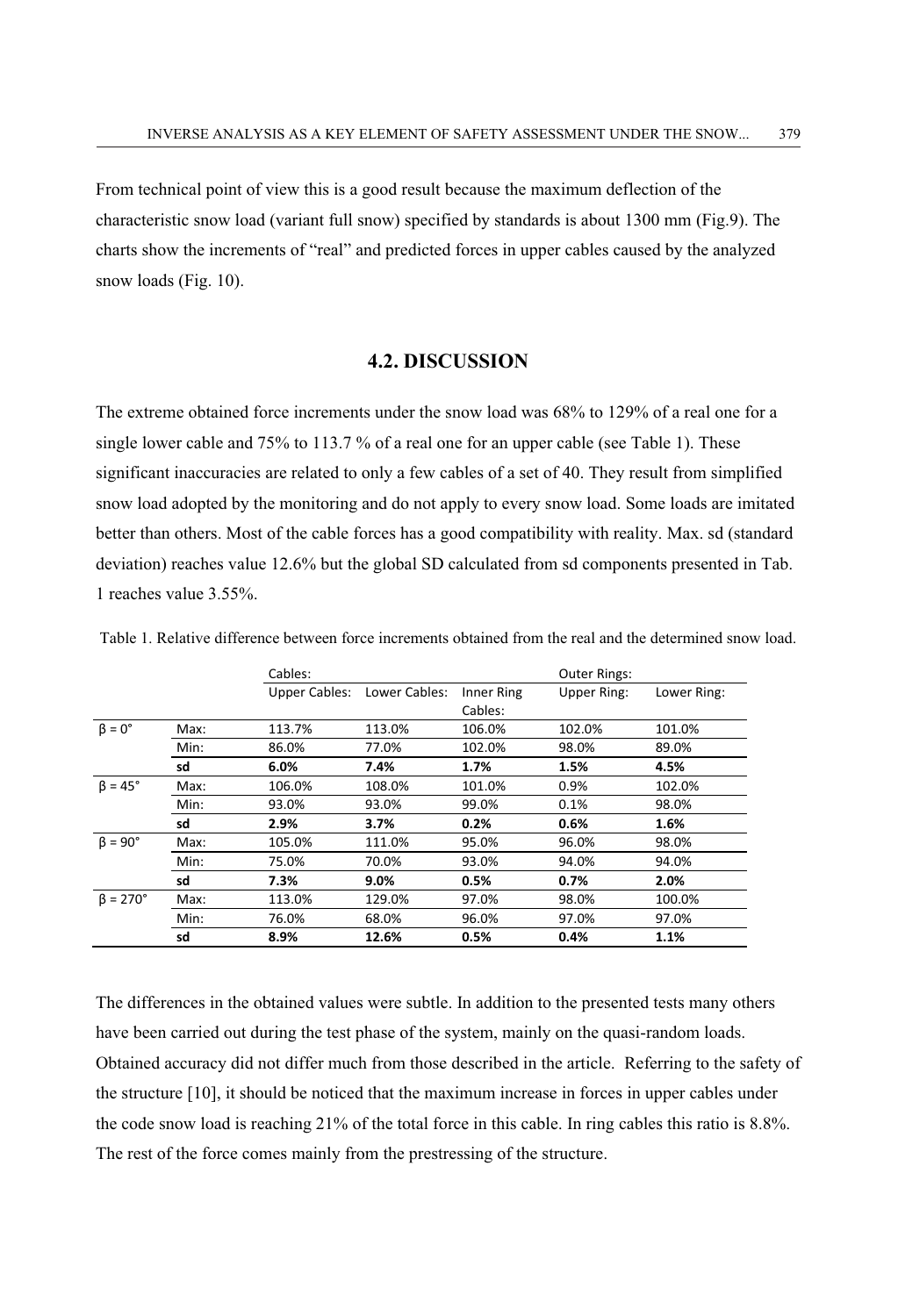Described idea was implemented to monitoring system of the roof [14]. Displacement monitoring was carried out using two Leica Nova TM50 instruments with technical measurement accuracy of  $\sim$ 2 mm operating in automatic mode. In addition, 20 temperature and strain sensors were placed on the cable structure. The effectiveness of the implemented solutions will be assessed after a trial period of system operation. Unfortunately, in recent years there was practically no snow in Silesia and there was no chance to check effectiveness of SLSS.

#### **REFERENCES**

- 1. Żółtowski K., Romaszkiewicz T.; Roof over PGE Arena in Gdansk. Review of structure and monitoring system, 18Th Congress of IABSE : Innovative Infrastructures- Toward Human Urbanism 2012, Seul.
- 2. Schlaich Bergermann und Partner (sbp GmbH): Stadium in Chorzow, roof design. Design documentation. Stuttgart 2009.
- 3. Biegus A., Rykaluk K.; Collapse of Katowice Fair Building. Engineering Failure Analysis 16 (2009) 1643-1654
- 4. Kefal A., Oterkus E.; Displacement and stress monitoring of a Panamax container ship using inverse finite element method. Ocean Engineering, 119 (2016) 16–29.
- 5. Bureerat S., Pholdee N.; Inverse problem based differential evolution for efficient structuralhealth monitoring of trusses. Applied Soft Computing 66 (2018) 462-472.
- 6. Bin Xu, Danhui Dan, Yiqing Zou, Huan Lei; Research on characteristic function for cable inverse analysis based on dynamic stiffness theory and its application. Engineering Structures 194 (2019) 384-395.
- 7. Meng Zhang, Binbin Qiu, Qiang Wei, Xiangiang Qu, Dexin Shi. Indirect ice load monitoring and strength analysis of a steel gate considering uncertainties. Measurement 148 (2019) 106919.
- 8. Z. Kazemi, M.R. Hematiyan, Y.C. Shiah; An efficient load identification for viscoplastic materials by an inverse meshfree analysis. International Journal of Mechanical Sciences 136 (2018) 303–312
- 9. Design Roofing audience and the necessary technical infrastructure of the Silesian Stadium in Chorzow. GMP - GENERALPLANUNGSGESELLSCHAFT mbH PROJEKTANT, Hamburg Germany
- 10. K. Żółtowski, M. Gwóźdź, H. Zobel and others; Expertise of project documentation and technical condition of the roofing elements of the Silesian Stadium in Chorzow in the framework of the investment task : "Roofing" audience and the necessary technical infrastructure of the Silesian Stadium in Chorzow," Technical Report, Gdansk University of Technology, Gdańsk, 2013
- 11. Stadium in Chorzow roof design. Schlaich Bergermann und Partner (sbp GmbH): Design documentation made in  $2009$
- 12. WACKER INGENIEURE: Slaski Stadium Chorzow near Katowice. Poland: Determination of snow drift/accumulation effects by means of wind tunnel study. WACKER INGENIEURE, Birkenfeld, Germany, 2013
- 13. SOFISTIK AG. SOFISTIK Basics Version 2012. SOFISTIK AG, Oberschleissheim, Germany, 2012.
- 14. NeoStrain, PFEIFER; Technical monitoring of roof construction of Silesian Stadium in Chorzów. Design documentation 2014.

#### **LIST OF FIGURES AND TABLES:**

- Fig. 1. Structural visualization of the roof over Silesian Stadium in Chorzow
- Rys.1. Wizualizacja konstrukcji zadaszenia Stadionu Śląskiego w Chorzowie
- Fig.2. Elements of the cable girder.
- Rys.2. Elementy dźwigara cięgnowego.
- Fig. 3. Four main parts of the monitoring system.
- Rys. 3. Cztery zasadnicze części system monitoringu.
- Fig. 4. Displacement sensors and the corresponding areas.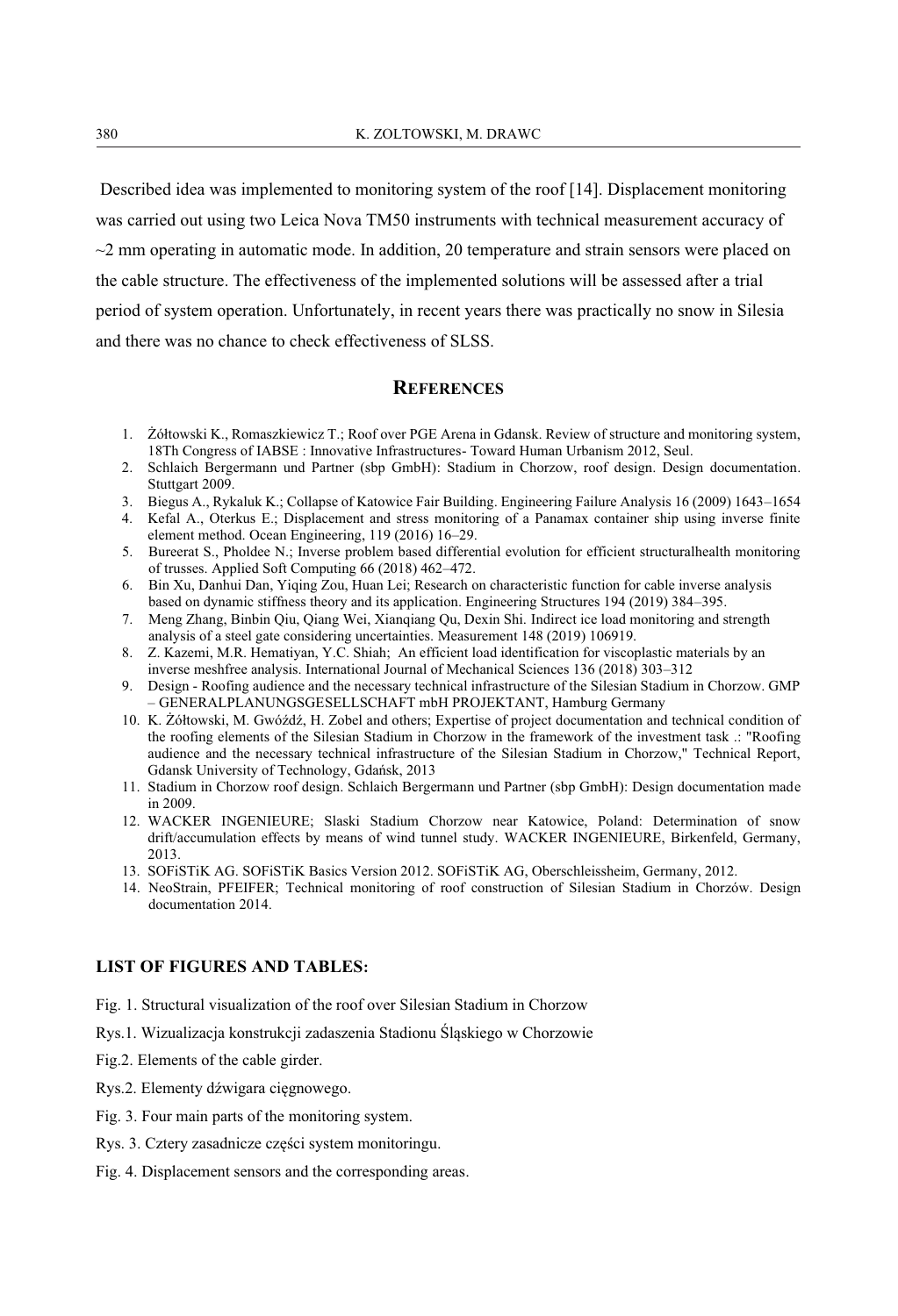Rys.4. Miejsca pomiaru przemieszczeń I odpowiadające im obszary.

Fig. 5. Snow load search script - flowchart.

Rys.5. Procedura poszukiwania obciążenia śniegiem – schemat blokowy.

Fig. 6. Validation of FEM model. Excitation of upper cable, FFT and FEM result.

Rys. 6. Walidacja modelu MES. Wzbudzenie liny górnej, analiza FFT i wynik MES.

Fig. 7. Comparison of real and determined snow load distribution.

Rys. 7. Porównanie rzeczywistego i zidentyfikowanego obciążenia śniegiem.

Fig.8. Sum of snow load - comparison.

Rys. 8. Suma obciążenia śniegiem – porównanie.

Fig. 9. Comparison of deflections  $\beta = 45^{\circ}$ .

Rys. 9. Porównanie przemieszczeń  $\beta = 45^{\circ}$ .

Fig. 10. Increase of force in lower cables: (a)  $\beta = 0^{\circ}$ , (b)  $\beta = 45^{\circ}$ .

Rys. 10. Przyrost siły w linie dolnej: (a)  $\beta = 0^{\circ}$ , (b)  $\beta = 45^{\circ}$ .

Tab. 1. Relative difference between force increments obtained from the real and the determined snow load.

Tab. 1. Różnice w przyroście siły w cięgnach od rzeczywistych i zidentyfikowanych obciążeń śniegiem.

# ROZWIĄZANIE PROBLEMU ODWROTNEGO JAKO KLUCZOWY ELEMENT OCENY BEZPIECZEŃSTWA POD OBCIAŻENIEM ŚNIEGIEM DLA DUŻEGO ZADASZENIA **WISZACEGO**

Słowa kluczowe: Monitoring konstrukcji, problem odwrotny, obciążenie śniegiem, bezpieczeństwo, model MES

#### **STRESZCZENIE**

Stadion Śląski w Chorzowie (60 tys. widzów) został ostatecznie przykryty jednym z największych dachów w Europie (powierzchnia ~ 43 tys. m<sup>2</sup>). Wisząca konstrukcja sprężona jest bardzo lekka i podatna (rys. 1). Śnieg jest głównym obciążeniem, a jego wpływ na bezpieczeństwo konstrukcji jest dominujący. Wojewoda Śląski, mając na uwadze tragiczną katastrofę w styczniu 2006 r., kiedy konstrukcja hali wystawowejj zawiodła pod obciążeniem śniegowym, zabijając 65 osób, nakazał zapobiegać nieoczekiwanemu obciążeniu konstrukcji dachu.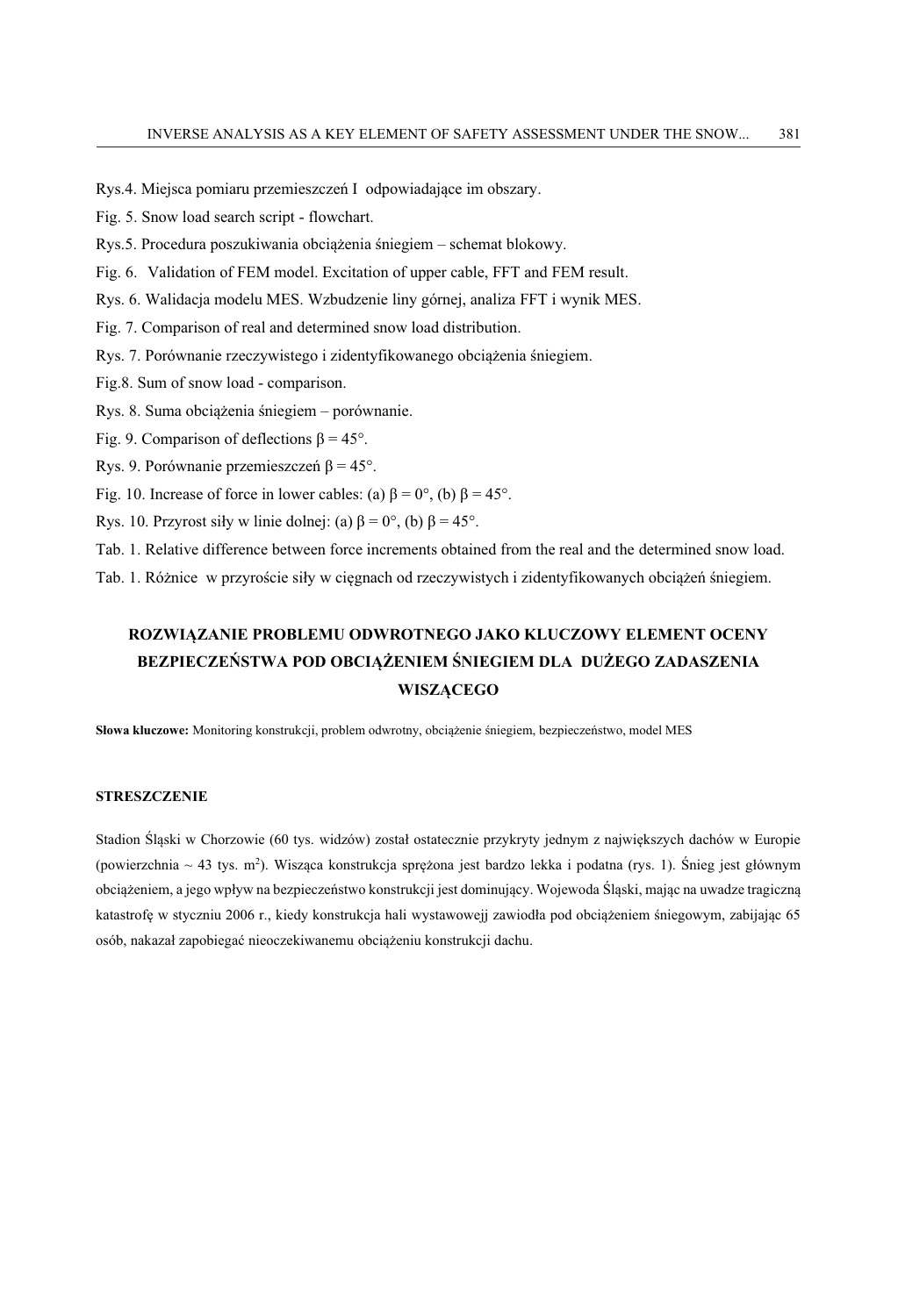

Rys. 1. Wizualizacja konstrukcji zadaszenia Stadionu Śląskiego w Chorzowie

Usuwanie śniegu z dachu jest standardowym działaniem zimowym. Jednak ze względu na delikatne poszycie dachu każde odśnieżanie należy wykonywać ręcznie. Jest to niebezpieczne dla pracowników, a ponadto niekompetentne odśnieżanie może spowodować uszkodzenie powierzchni dachu poliwęglanowego. Wg instrukcji należy wyczyścić 20 tys. m<sup>2</sup>. Dlatego obciążenie śniegiem i rozkład śniegu na dachu to kluczowe informacje dla właściciela w kontekście bezpieczeństwa i działań utrzymaniowych. Odpowiednio zaprojektowany monitoring dachu może powiadomić o potencjalnych zagrożeniach i zabezpieczyć przed niepotrzebnym odśnieżaniem. W praktyce nie można przewidzieć rzeczywistej wartości i rozkładu obciażenia śniegiem na tak rozległym obszarze ze wzgledu na wiele losowych parametrów, takich jak kierunek i nateżenie wiatru, temperatura i ogólna pogoda. Ponieważ nie jesteśmy w stanie przewidzieć obciążenia śniegiem (wartości i rozkładu), nie możemy wskazać miejsca na konstrukcji, które będzie reprezentatywne dla oceny bezpieczeństwa. Dodatkowo konstrukcja cechuje się silna nieliniowościa geometryczna. Proponowany system monitorowania rozwiazuje ten problem. Opracowano procedure odwrotna. Na podstawie zmierzonych przemieszczeń identyfikowane jest obciażenie śniegiem i rozkład śniegu. Technika odwrotna jest popularna w systemach SHM. Metoda ta zasadniczo koncentruje się na identyfikacji potencjalnych uszkodzeń konstrukcji. Znane sa wprawdzie zastosowania analizy odwrotnej do identyfikacji obciażenia. Niemniej jednak zdaniem autorów przedstawiona metoda identyfikacji obciażenia śniegiem na dużej, silnie geometrycznie nieliniowej konstrukcji dachu wiszącego nie była dotychczas stosowana.

Konstrukcja dachu stadionu w Chorzowie ze względu na niewielki ciężar i dużą powierzchnię jest bardzo podatna (ugięcie pod normowym śniegiem może osiągnąć wartość ~1.2 m). W takim przypadku niewielka zmienność rozmieszczenia śniegu może spowodować znaczne różnice w przemieszczeniach powierzchni dachu. Po wielu testach na modelach MES stwierdzono, że kształt deformacji powierzchni pod obciążeniem śniegiem przypomina to obciążenie (intensywność i rozkład). Dzięki śledzeniu tych przemieszczeń możemy rozpoznać obciążenie śniegiem dachu. Czujniki pomiaru przemieszczeń i temperatury przekazują dane do procesora identyfikującego obciążenia śniegiem (SLSS). SLSS przyjmuje przybliżony rozkład obciążenia oraz pomierzoną temperaturę, wylicza przemieszczenia i porównuje je z rzeczywistymi przemieszczeniami konstrukcji dachu w wybranych punktach. SLSS jest prostym algorytmem iteracyjnym, który nieustannie dokładniej przybliża obciążenia śniegiem w modelu MES, dopóki przemieszczenia otrzymane z modelu nie zbiegną się z przemieszczeniami rzeczywistej struktury. Obciążenie śniegiem generowane przez